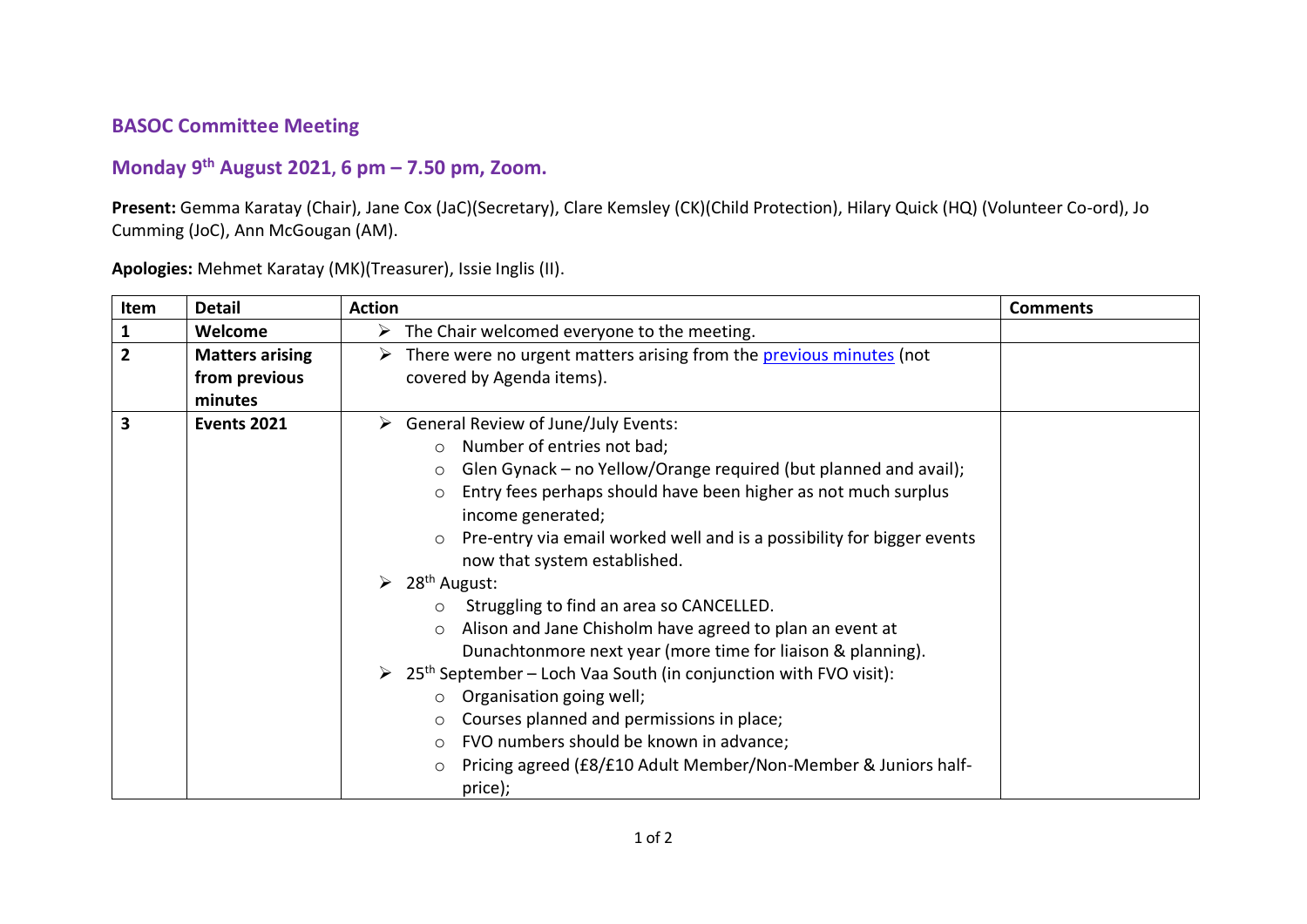| Item                    | <b>Detail</b>                        | <b>Action</b>                                                                                                         | <b>Comments</b> |
|-------------------------|--------------------------------------|-----------------------------------------------------------------------------------------------------------------------|-----------------|
| 3                       | <b>Events 2021</b>                   | Parking allowed at Avielochan - thanks to Landowner.<br>$\circ$                                                       |                 |
| (contd)                 | (contd)                              |                                                                                                                       |                 |
| 4                       | 6-Days 2021                          | $\triangleright$ BASOC Day 5 duties - 3 Clubs worked well together;                                                   |                 |
|                         | <b>Review</b>                        | Excellent parking organisation by Callum;<br>$\circ$                                                                  |                 |
|                         |                                      | String Course was well appreciated and attracted good numbers of<br>$\circ$<br>varying age and ability;               |                 |
|                         |                                      | Thanks to all helpers;<br>$\circ$                                                                                     |                 |
|                         |                                      | Landowner was very happy with the way the Event was run, and the<br>$\circ$<br>clearing up afterwards;                |                 |
|                         |                                      | It was helpful for BASOC, as a small Club, to have self-contained<br>smaller tasks.                                   |                 |
|                         |                                      | Excellent BASOC results $-3 \times 1^{st}$ , 1 x 2 <sup>nd</sup> and 1 x 3 <sup>rd</sup> out of 7 runners.            |                 |
|                         |                                      | Congratulations to all.                                                                                               |                 |
|                         |                                      | Area very enjoyable, so note to use again in future event;                                                            |                 |
|                         |                                      | Strathy attended and Jo sent photos and blurb to Editor.                                                              |                 |
| 5                       | <b>SCIO Application</b>              | Review of amendments:                                                                                                 |                 |
|                         |                                      | Committee Members reviewed the Draft SCIO Constitution and<br>$\bigcirc$<br>suggested amendments;                     |                 |
|                         |                                      | Once amendments are completed a Special General Meeting will be<br>arranged to present the proposals to Club Members. | Secretary/Chair |
| 6                       | <b>Club</b>                          | $\triangleright$ Update: The Club needs to be a SCIO to employ a development officer, which                           |                 |
|                         | <b>Development</b><br><b>Officer</b> | needs the approval of the Club Membership (see above).                                                                |                 |
| $\overline{\mathbf{z}}$ | Tuesday=O                            | $\triangleright$ Plans:                                                                                               |                 |
|                         |                                      | August - Uath Lochans;<br>$\circ$                                                                                     |                 |
|                         |                                      | September - Inshriach (Andy Llewellyn);<br>$\circ$                                                                    |                 |
|                         |                                      | October $5^{th}$ & $12^{th}$ – tbc;<br>$\circ$                                                                        |                 |
|                         |                                      | October 19th & 26th - Dulnain Bridge (Ann McGougan);<br>O                                                             |                 |
|                         |                                      | November - area tbc (Lynne Walker).<br>$\circ$                                                                        |                 |